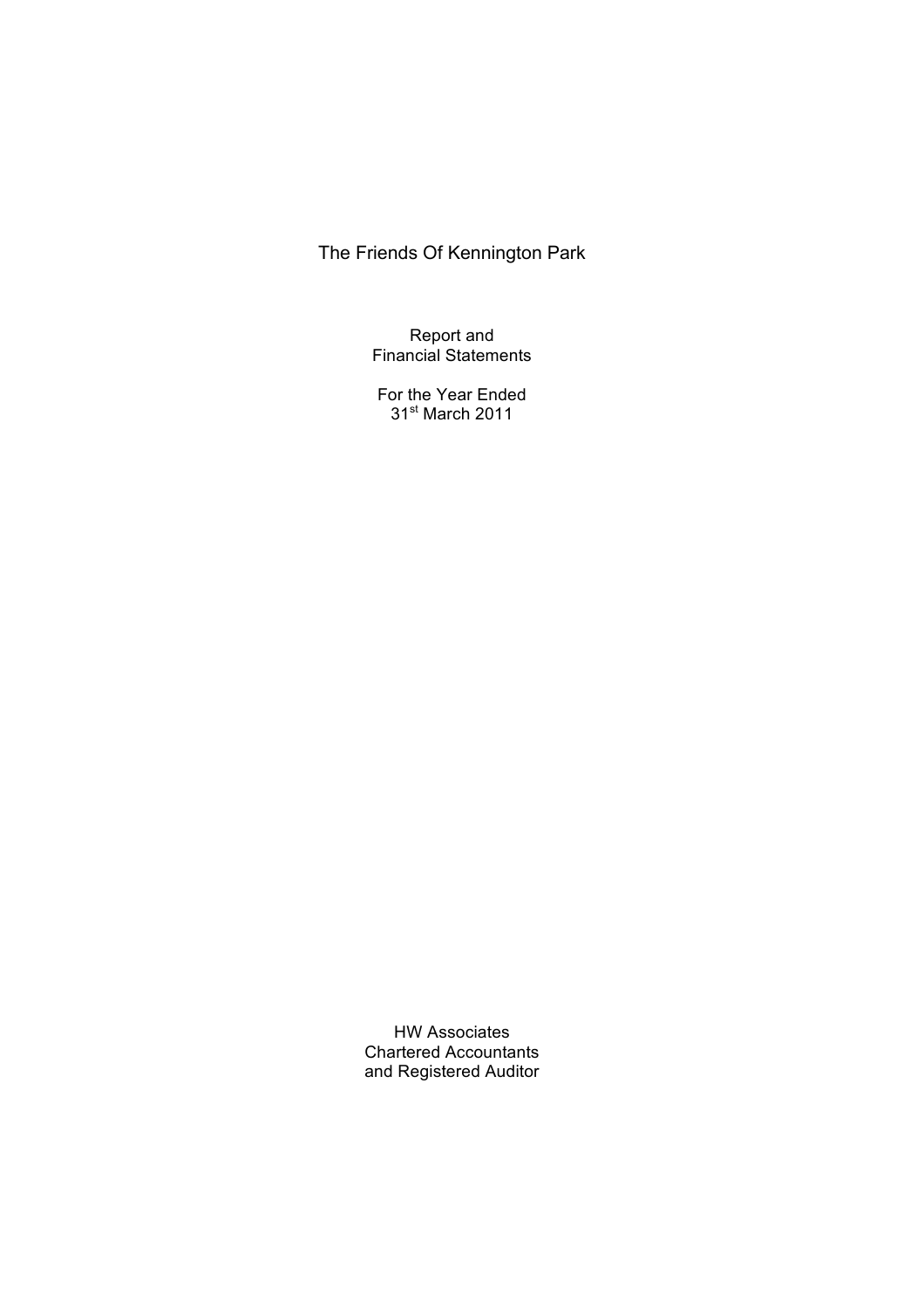# FINANCIAL STATEMENTS

For the year ended 31<sup>st</sup> March 2011

| <b>CONTENTS</b>                          | <b>PAGES</b> |
|------------------------------------------|--------------|
| Management Committee's Report            |              |
| Auditor's Report                         | 2            |
| <b>Balance Sheet</b>                     | 3            |
| <b>Statement of Financial Activities</b> | 4            |
| Detailed Income and Expenditure Report   | 5            |
| Notes to the Accounts                    | $6 - 7$      |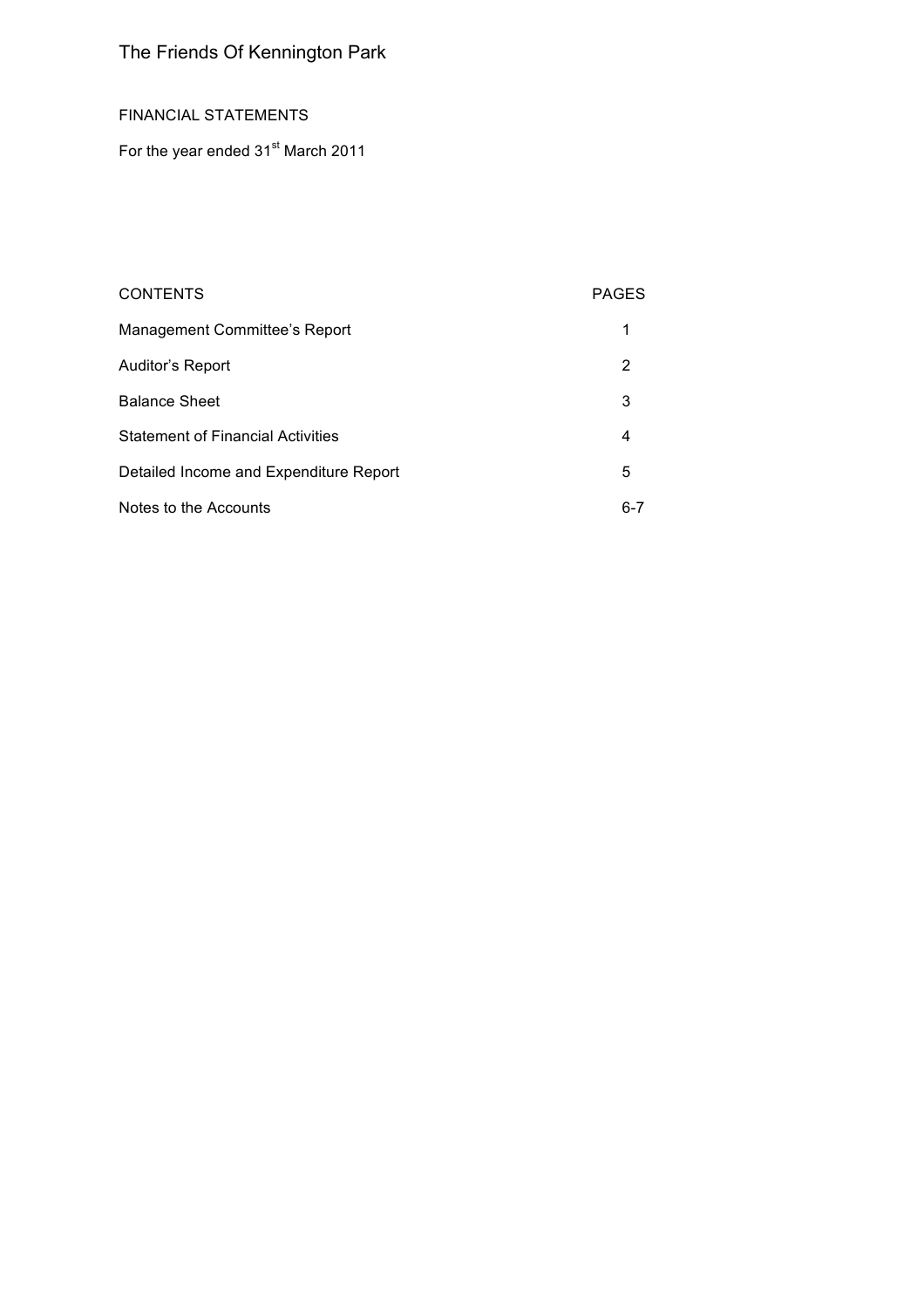## MANAGEMENT COMMITTEE REPORT

The Management Committee present their annual report with the financial statements of the organisation for the year ended 31<sup>st</sup> March 2011.

## REFERENCE AND ADMINISTRATIVE DETAILS

The Friends of Kennington Park is a voluntary body. The address is Prince Consort Lodge, Kennington Park Place, London, SE11 4AS. The objects of the organisation are set out in the constitution:

- to protect, conserve and enhance Kennington Park as a place of freedom, recreation and enjoyment for the long-term benefit of all sections of the local community;
- to gather input from local people and representative groups so that the park may best serve the local community.

HM Revenue and Customs have accepted The Friends of Kennington Park as a charity for tax purposes under the reference XT26286with effect from12 May 2008.

## STRUCTURE, GOVERNANCE AND MANAGEMENT

The Friends of Kennington Park is managed by a management committee elected at the Annual General Meeting.

#### OBJECTIVES AND ACTIVITIES

- In consultation with Lambeth officers, the Friends continued working on an action plan for the park, aimed at securing Green Flag status for the park in 2011.
- This year money was raised to add items of equipment to the fitness trail. The new equipment is designed for children. The Capital Community Foundation granted £4,072 for this project.
- The air raid booklet was reprinted during the year to mark the 70<sup>th</sup> anniversary. Rob Pateman started work on his latest pamphlet dealing with the history of the park "Bricks and Water".
- The Friends appeal for funds to replant the rose beds lying along Kennington Park Road raised a total of £3,081. Further funds raised from the Oval Ward purse and passed directly to Lambeth Council enabled completion of the task
- An issue of the Friend's newsletter Parklife was produced and distributed.
- More park benches [were] will be installed with funds from the Oval Ward Purse. These funds were passed directly to Lambeth Council.
- The Friends applied for a grant from Southwark Council under their Cleaner, Greener, Safer initiative to plant more bulbs. The application for £2,500 was successful and the work was done in October 2010. The funds were paid directly by Southwark Council to the contractor.

## FINANCIAL REVIEW

The Friends continue to receive the support of the Sheepdrove Trust to assist fundraising and development with a grant of £12,234 received in April 2010. Grants and the support of our donors and members have provided income of £20,534 (2010: £20,164). A surplus of £8,228 (2010: deficit £9,320) was recorded. The Friends of Kennington Park apply this income to the promotion of their objectives. In the event that income exceeds expenditure such surplus is not distributed but is retained by the Friends for the promotion of these objectives. A statement of financial activities is set out on page 4. The surplus for the year had the effect of increasing the retained surplus.

## STATEMENT OF MANAGEMENT COMMITTEES' RESPONSIBILITIES

The Management Committee is required to prepare financial statements for each accounting year which give a true and fair view of the state of affairs of the organisation as at the end of the financial year and of the Income & Expenditure for that year. In preparing those statements, the committee is required to:

- 1 Select the appropriate accounting policies and apply them consistently;
- 2 Make judgements and estimates that are reasonable and prudent;
- 3 State whether applicable accounting standards have been followed;
- 4 Prepare the financial statements on the going concern basis unless it is inappropriate to presume that the organisation will continue its activities.

The Management Committee members are responsible for ensuring that the organisation keeps accounting records which disclose with reasonable accuracy, the financial position of the organisation and which enable it to ensure the financial statements comply with the constitution of the organisation. They are also responsible for safeguarding the assets of the organisation by taking reasonable steps for the prevention and detection of fraud and other irregularities.

Approved by the Management Committee and signed on its behalf by:

……………………………. ……………………………. Gordon Johnston (Chairman) **David Sellers (Treasurer)** David Sellers (Treasurer) Dated 09 May 2011 Dated 09 May 2011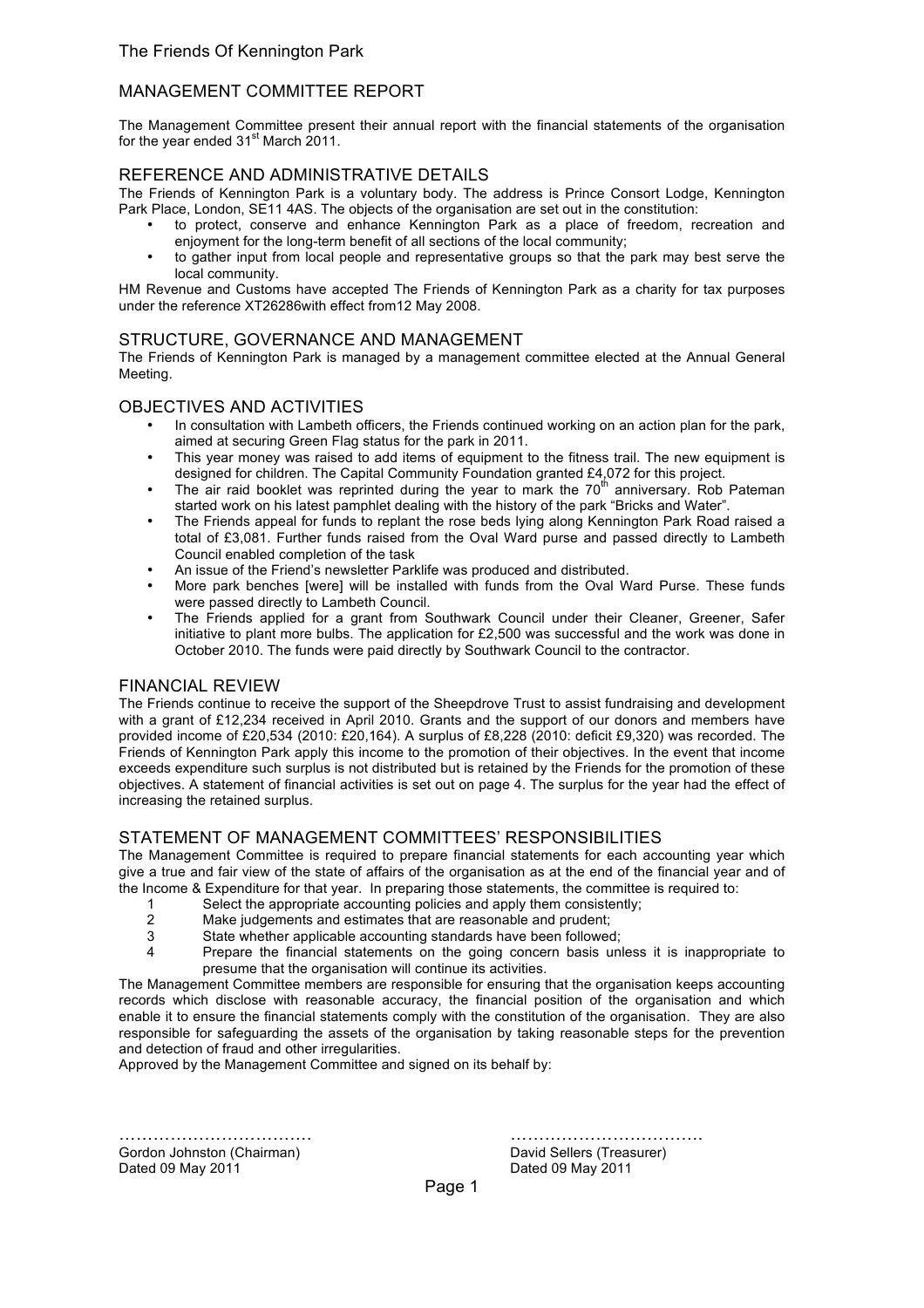#### INDEPENDENT AUDITOR'S REPORT

#### To The Members of The Friends of Kennington Park

# FOR THE YEAR ENDED 31<sup>ST</sup> MARCH 2011

We have audited the financial statements of The Friends of Kennington Park for the year ended 31 March 2011 as set out on pages 3 to 7. These financial statements have been prepared in accordance with the accounting policies set out therein and the requirements of the Management Committee.

This report is made solely to the members, as a body, in accordance with the constitution of The Friends of Kennington Park. Our audit work has been undertaken so that we might state to the members those matters we are required to state to them in an auditor's report and for no other purpose. To the fullest extent permitted by law, we do not accept or assume responsibility to anyone other than the members as a body, for our audit work, for this report, or for the opinions we have formed.

#### **Respective responsibilities of Management Committee**

As described in the Statement of The Management Committee's Responsibilities the management committee are responsible for the preparation of the financial statements in accordance with the constitution.

Our responsibility is to audit the financial statements in accordance with relevant legal and regulatory requirements and International Standards on Auditing (UK and Ireland).

We report to you our opinion as to whether the financial statements give a true and fair view, the financial statements are properly prepared in accordance with the constitution and the information given in the management committees' report is consistent with the financial statements. We also report to you if, in our opinion, the management committee has not kept proper accounting records and if we have not received all the information and explanations we require for our audit.

#### **Basis of audit opinion**

We conducted our audit in accordance with International Standards on Auditing (UK and Ireland) issued by the Auditing Practices Board. An audit includes examination, on a test basis, of evidence relevant to the amounts and disclosures in the financial statements. It also includes an assessment of the significant estimates and judgments made by the management committee in the preparation of the financial statements, and of whether the accounting policies are appropriate to the group's circumstances, consistently applied and adequately disclosed.

We planned and performed out audit so as to obtain all the information and explanations which we considered necessary in order to provide us with sufficient evidence to give reasonable assurance that the financial statements are free from material misstatement, whether caused by fraud or other irregularity or error. In forming our opinion we also evaluated the overall adequacy of the presentation of information in the financial statements

#### **Opinion**

In our opinion:

- the financial statements give a true and fair view, in accordance with United Kingdom Generally Accepted Accounting Practice applicable to Smaller Entities, of the state of the affairs as at  $31<sup>3</sup>$ March 2011.
- the information provided in the Management Committee Report is consistent with the financial statements.

HW Associates Chartered Accountants and Registered Auditors Portmill House Portmill Lane Hitchin Herts SG5 1DJ

9 May 2011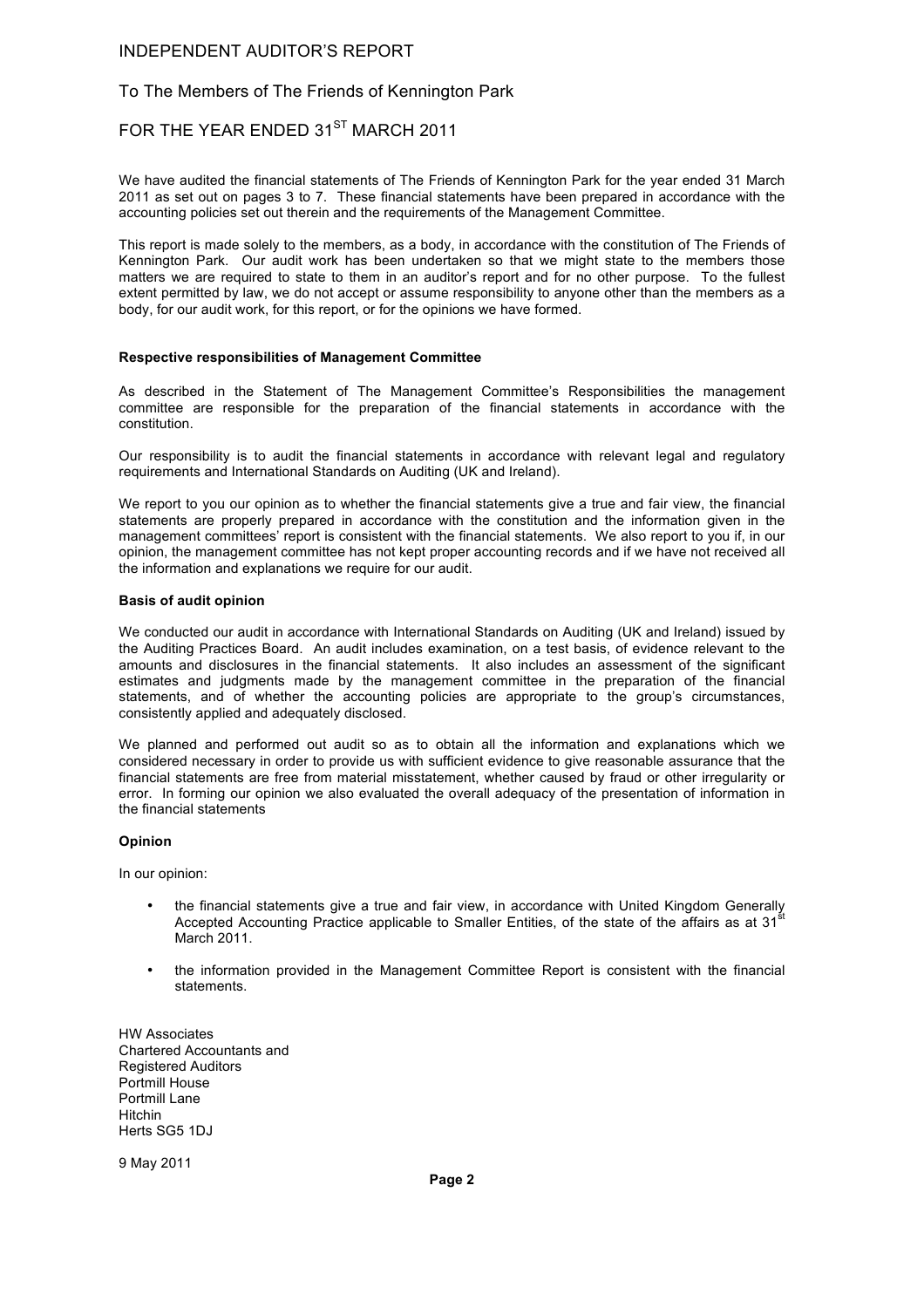# BALANCE SHEET AS AT 31 MARCH 2011

|                                                 | <b>NOTE</b>    |                           |        |                          | 31-Mar<br>2010 |
|-------------------------------------------------|----------------|---------------------------|--------|--------------------------|----------------|
| <b>FIXED ASSETS</b>                             |                | £                         | £      | £                        | £              |
| Tangible Assets                                 | $\overline{2}$ |                           |        |                          | 68             |
| <b>CURRENT ASSETS</b>                           |                |                           |        |                          |                |
| Cash at bank and in hand<br>Deposit Account     |                | 10,918<br>8,253<br>19,171 |        | 3,494<br>8,242<br>11,736 |                |
| <b>LESS CURRENT LIABILITIES</b>                 |                |                           |        |                          |                |
| Creditors (Amounts due within one year)         | 3              | (1, 917)                  |        | (2,778)                  |                |
| <b>NET CURRENT ASSETS</b>                       |                |                           | 17,254 |                          | 8,958          |
| <b>TOTAL ASSETS</b>                             |                |                           | 17,254 |                          | 9,026          |
| <b>RESERVES</b>                                 |                |                           |        |                          |                |
| <b>Restricted funds</b><br><b>General Funds</b> | 5              | 11,257<br>5,997           | 17,254 | 1,985<br>7,041           | 9,026          |

The Financial Statements were approved by the Board of Management on 09 May 2011

Gordon Johnston **David Sellers** Chairman **Treasurer** Chairman **Treasurer** 

Page 3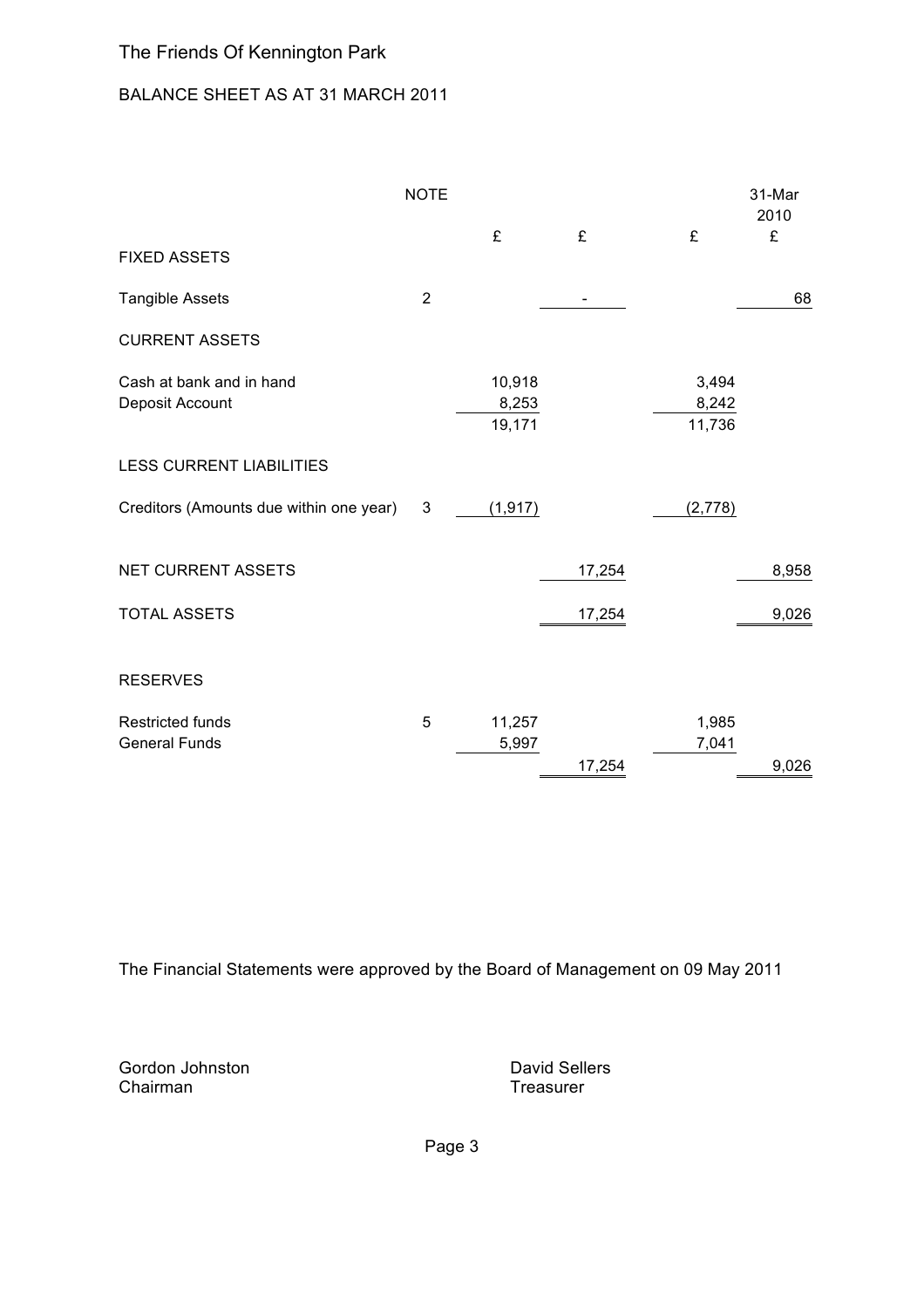# STATEMENT OF FINANCIAL ACTIVITIES

# FOR THE YEAR FROM 1 APRIL 2010 to 31 MARCH 2011

| forward at 31st March 2011            |              | 5,997            | 11,257              | 17,254          | 9,026           |
|---------------------------------------|--------------|------------------|---------------------|-----------------|-----------------|
| <b>Fund balances carried</b>          |              |                  |                     |                 |                 |
| forward at 1st April 2010             |              | 7,041            | 1,985               | 9,026           | 18,346          |
| <b>Fund balances brought</b>          |              |                  |                     |                 |                 |
| Movement between funds                |              | (517)            | 517                 |                 |                 |
| Net incoming/(outgoing) resources     |              | (527)            | 8,755               | 8,228           | (9,320)         |
| Total resources expended              |              | 1,849            | 10,457              | 12,306          | 29,484          |
| Management and administration         |              | 1,849            | 118                 | 1,967           | 12,901          |
| Fund raising and publicity            |              |                  | 7,872               | 7,872           | 2,264           |
| Direct charitable expenditure         |              |                  | 2,467               | 2,467           | 14,319          |
| <b>RESOURCES EXPENDED</b>             |              |                  |                     |                 |                 |
| Total incoming resources              |              | 1,322            | 19,212              | 20,534          | 20,164          |
| Income from Cards and Booklets        |              | 176              |                     | 176             | 9               |
| <b>Interest Received</b>              |              | 11               |                     | 11              | 146             |
| Membership subscriptions              |              | 298              |                     | 298             | 625             |
| Donations received<br>Grants received | 4            | 837              | 2,806<br>16,406     | 3,643<br>16,406 | 1,911<br>17,473 |
| <b>INCOME</b>                         |              |                  |                     |                 |                 |
|                                       | <b>NOTES</b> | £                | £                   |                 | £               |
|                                       |              | General<br>Funds | Restricted<br>Funds | Total<br>Funds  | Funds<br>2010   |
|                                       |              |                  |                     |                 | Total           |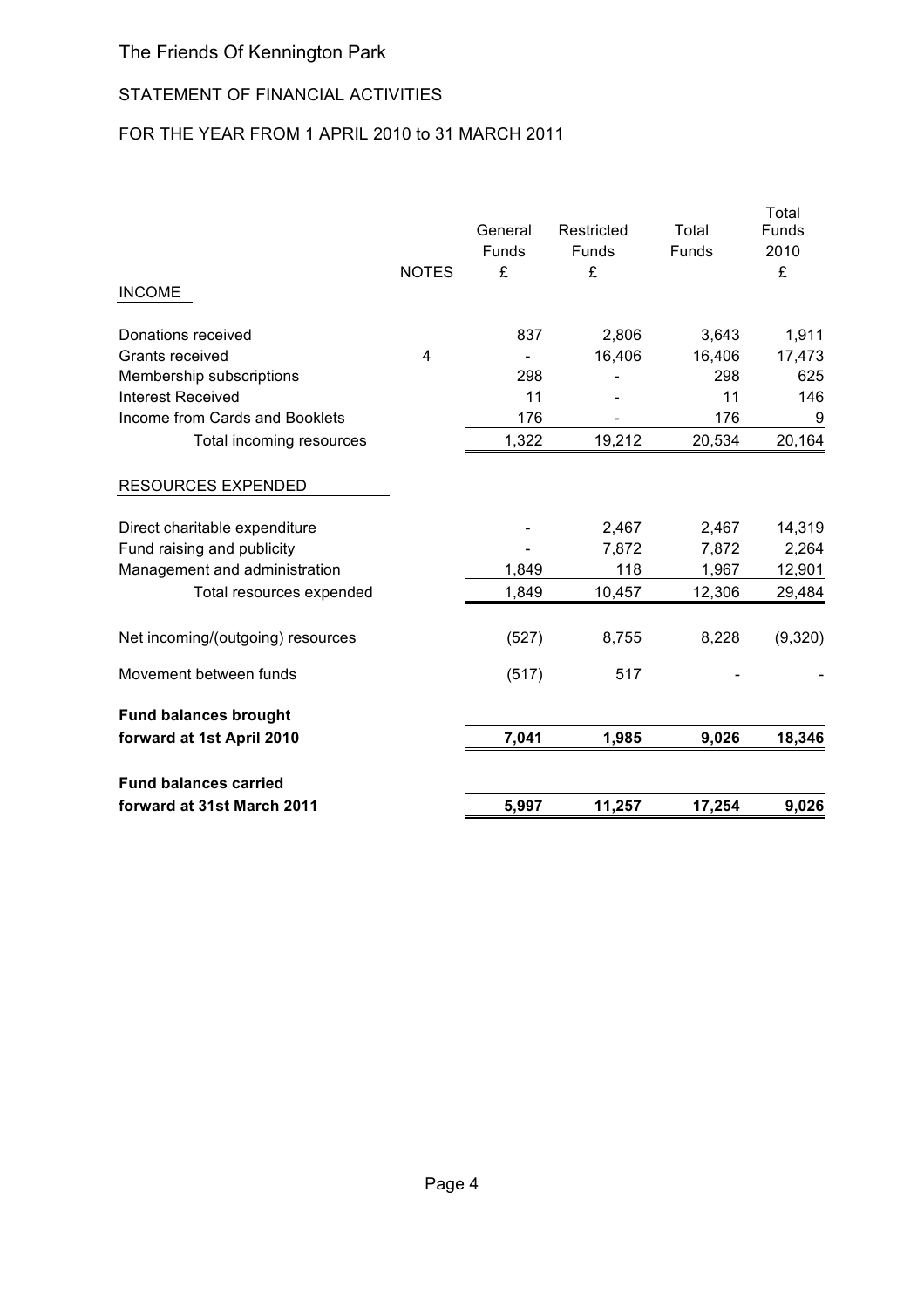# INCOME AND EXPENDITURE ACCOUNT

# FOR THE YEAR FROM 1 APRIL 2010 to 31 MARCH 2011

|                                          | 2011   |           | 2010   |          |
|------------------------------------------|--------|-----------|--------|----------|
|                                          | £      | £         | £      | £        |
| <b>INCOME</b>                            |        |           |        |          |
| Membership subscriptions                 | 298    |           | 625    |          |
| Donations                                | 3,643  |           | 1,911  |          |
| <b>Grants Received</b>                   | 16,406 |           | 17,473 |          |
| Income from Cards and Booklets           | 176    |           | 9      |          |
| <b>Bank Interest</b>                     | 11     |           | 146    |          |
|                                          |        | 20,534    |        | 20,164   |
| <b>LESS GENERAL EXPENDITURE</b>          |        |           |        |          |
| Management & Administration              | 1,252  |           | 12,718 |          |
| <b>Fundraising and Development</b>       | 6,157  |           |        |          |
| Publicity                                | 1,715  |           | 1,822  |          |
| <b>Printing Postage &amp; Stationery</b> | 418    |           | 443    |          |
| <b>Accountancy Fees</b>                  | 492    |           | 472    |          |
| Playground and Wildlife Project          |        |           | 11,613 |          |
| Rose Bed Project                         | 1,825  |           | 1,428  |          |
| <b>Horticultural Pamphlet</b>            | 197    |           | 807    |          |
| Air Raid Pamphlet reprint                | 420    |           |        |          |
| <b>Bank Charges and Interest</b>         | 32     |           |        |          |
| Depreciation                             | 68     |           | 181    |          |
| <b>Bricks and Water Pamphlet</b>         | 25     |           |        |          |
| <b>Sundry Expenses</b>                   | 5      |           |        |          |
|                                          |        | (12, 306) |        | (29,484) |
| SURPLUS/(DEFICIT) FOR THE YEAR           |        | 8,228     |        | (9,320)  |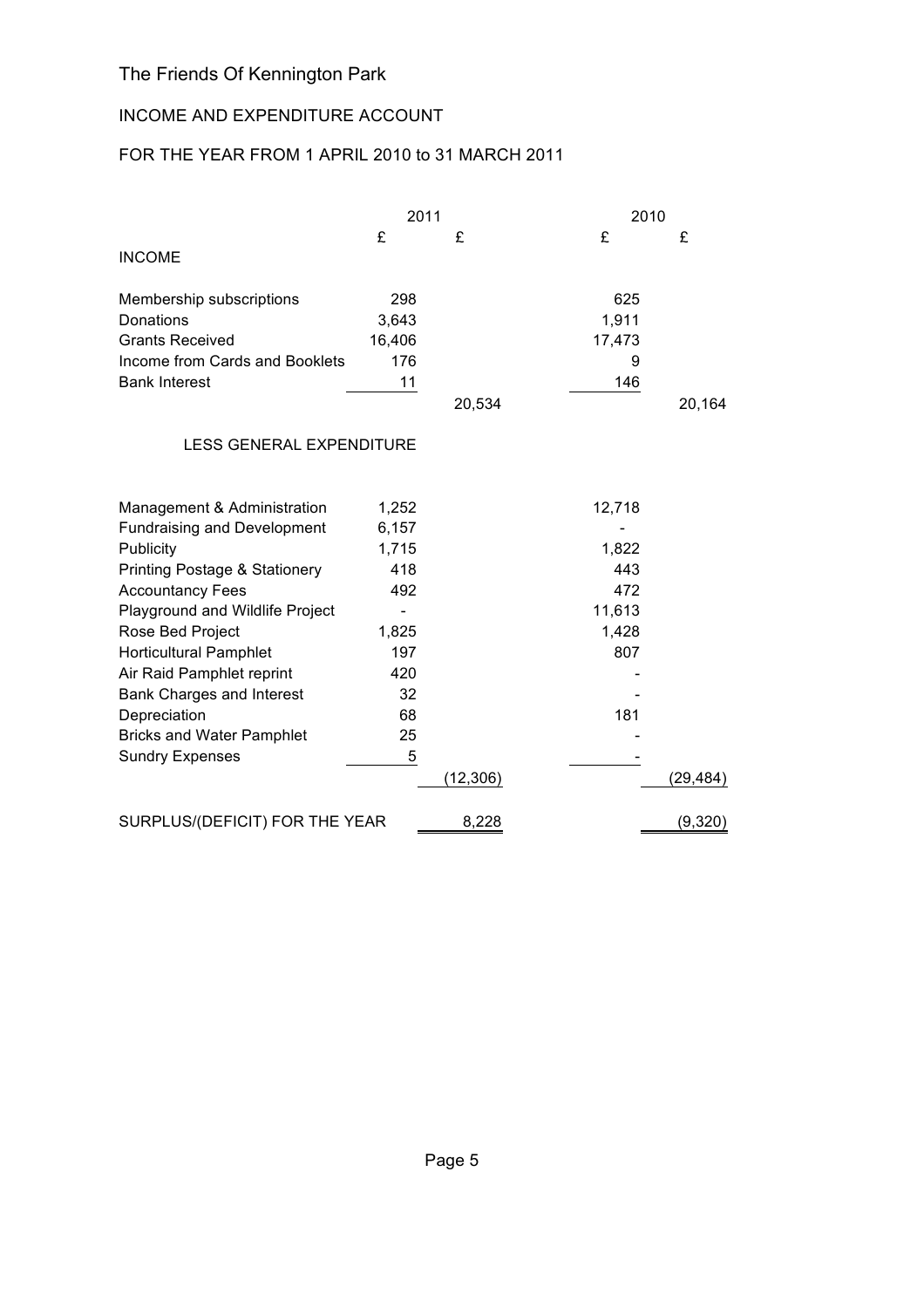## NOTES TO THE FINANCIAL STATEMENTS FOR THE YEAR ENDED 31 MARCH 2011

## 1. ACCOUNTING POLICIES

1.1 Accounting Conventions

The financial statements have been prepared under the historical cost convention

1.2 Depreciation – Tangible assets

Depreciation is provided using the following rates to write off the cost or valuation, less estimated residual value, of each asset over its expected useful life as follows:

Office equipment purchased with restricted funds: Over the life of the grant on a straight line basis.

Office equipment purchased with unrestricted funds: At 25% of cost on a straight line basis.

## 2. TANGIBLE FIXED ASSETS

|                                                         | Office       |
|---------------------------------------------------------|--------------|
|                                                         | Equipment    |
|                                                         | Unrestricted |
| <b>COSTS</b>                                            | £            |
| As at 1st April 2010 and at 31 <sup>st</sup> March 2011 | 726          |
| <b>DEPRECIATION</b>                                     |              |
| As at 1st April 2010                                    | 658          |
| Charged in Period                                       | 68           |
| As at 31st March 2011                                   | 726          |
| <b>NET BOOK VALUE</b>                                   |              |
| As at 31st March 2011                                   |              |
| At 31 March 2010                                        | 68           |

## 3. SUNDRY CREDITORS & ACCRUALS

|                         | 2011  | 2010  |
|-------------------------|-------|-------|
|                         |       | £     |
| <b>Accountancy Fees</b> | 492   | 472   |
| <b>Other Creditors</b>  | 1.425 | 2,306 |
|                         | 1.917 | 2,778 |